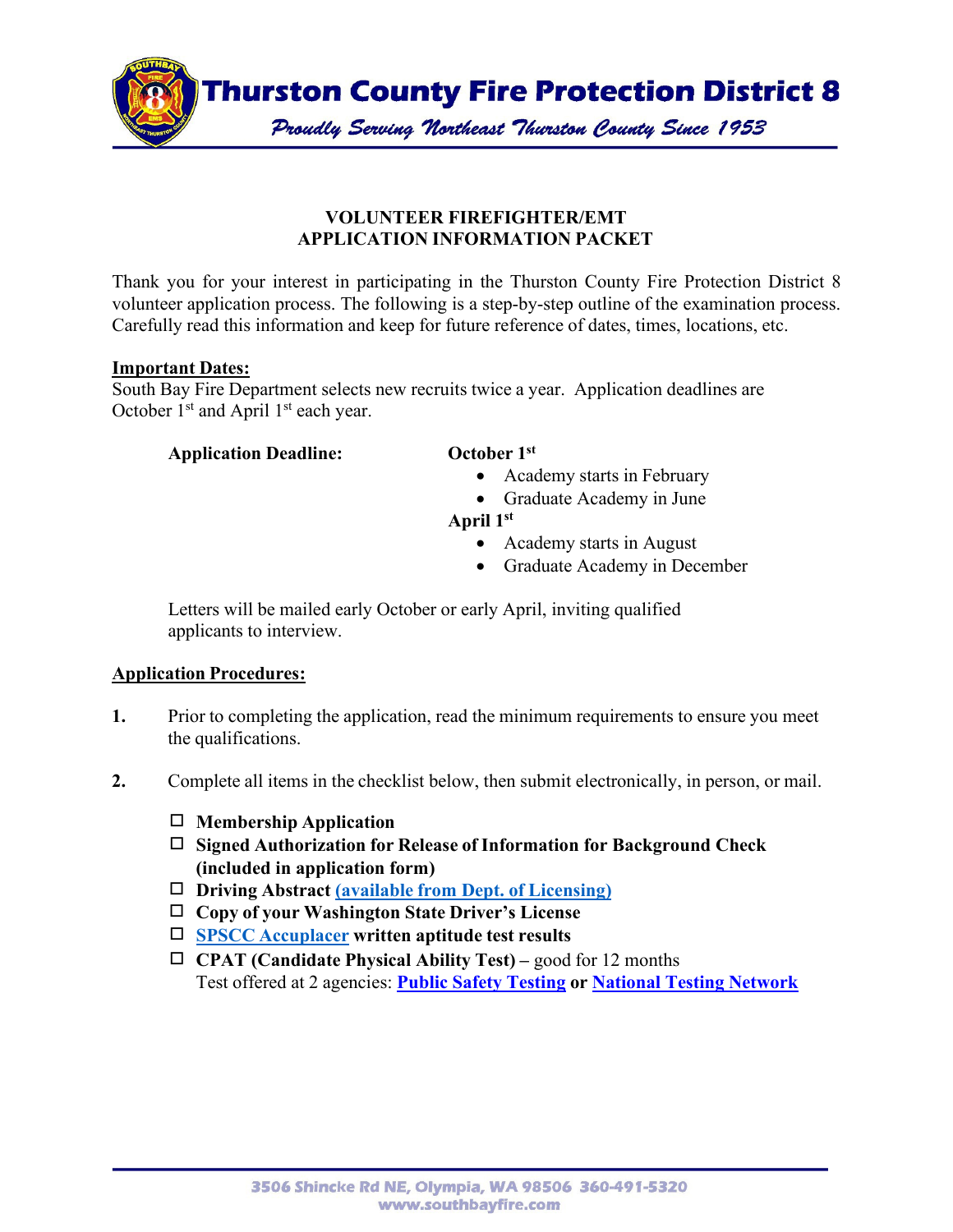

**Example of Duties:** Drives or rides a fire vehicle in response to fire alarms; places equipment; lays and connects hose; operates high-capacity pumps and directs water streams; raises and climbs ladders; uses fire extinguishers; and uses self-contained breathing apparatus. Participates in training drills, attends schools and department classes on firefighting, hydraulics, first aid, fire equipment and apparatus and safety education classes.

# **Essential functions of the position of Volunteer firefighter include the ability to:**

- Physically perform all activities and tasks related to firefighting activities.
- Maintain minimum medical standards required for the safe operation of equipment and performance of emergency and life-saving tasks.
- Maintain mental alertness to perform all activities and tasks related to firefighter activities, including the capability to exercise reasonable and prudent judgement.
- Drive an emergency vehicle and operate emergency medical and firefighting equipment in a safe manner.
- Physically navigate rapidly, without jeopardizing the safety of others or self, on any conceivable surface, including but not limited to: slippery, uneven terrain, various building levels (roofs/stairs), high volume traffic areas and intersections.
- Climb ladders, perform duties at heights of 110 feet or more, and lift, move and/or carry a minimum of 180 lbs.
- Operate a variety of mechanical, motorized and hydraulic equipment and small tools, requiring, but not limited to: finger dexterity, ability to grasp, reach, push/pull, extend/flex, and operate foot control.
- Maintain capability to perform a wide variety of physical tasks, including: climbing, running, lift, carry or control heavy objects, bend, stoop, crouch, squat and crawl, and twist/turn.
- Endure performing duties in restrictive clothing and breathing apparatus, and in workspaces that are cramped, exposed to extreme temperatures, and contain a variety of toxins.
- Read, memorize, and interpret geographical and technical information (in written and verbal form).
- Constantly communicate verbally to a wide variety of people in stressful, emergency and life-threatening situations, including operation of emergency two-way radio.
- Manage stress associated with emergency services and maintain composure in emergency situations.
- Effectively perform normal daily living functions in a dormitory, residence environment.
- Learn, understand, and execute basic and algebraic calculations.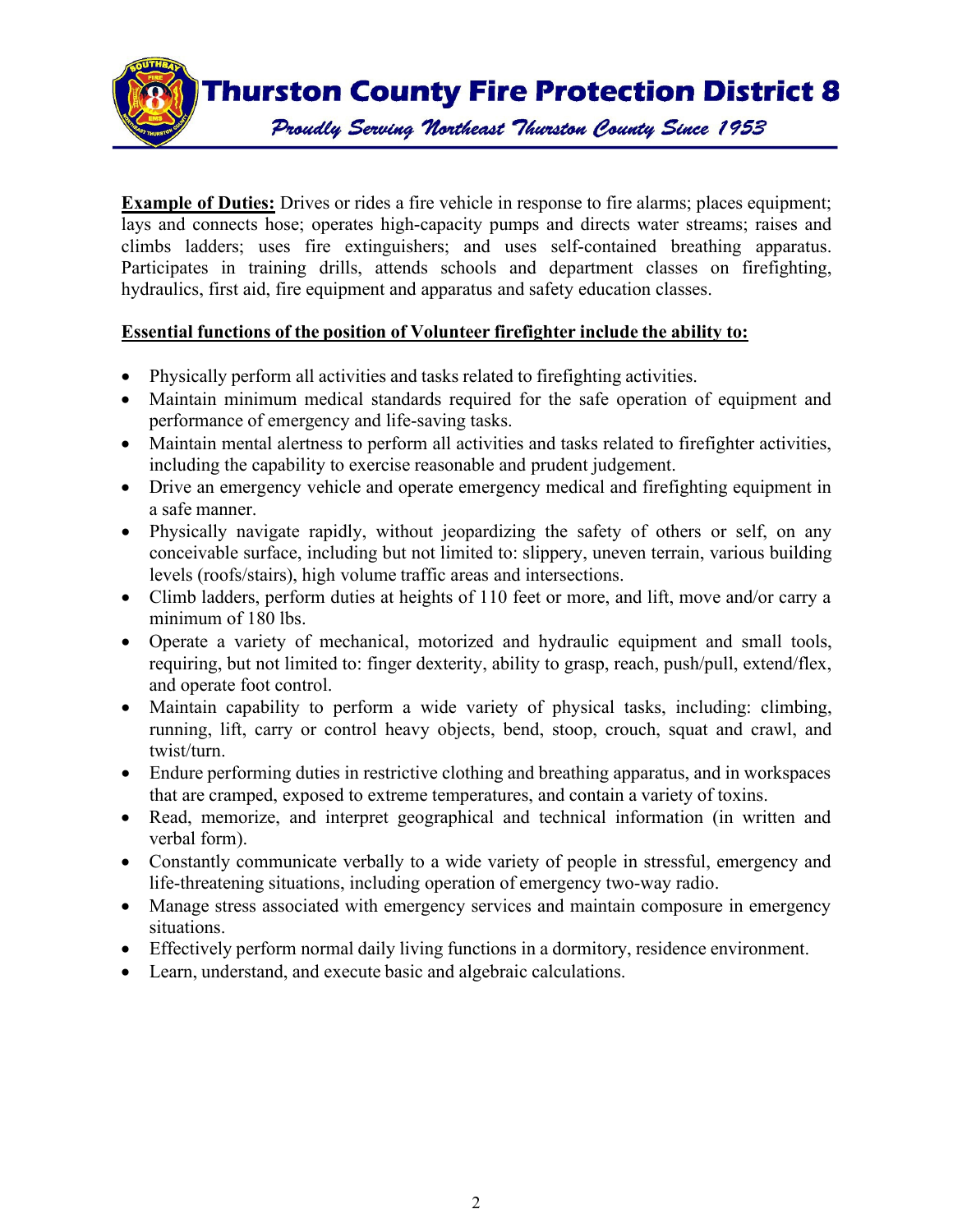

# **Knowledge/Skills/Abilities:**

- Ability to learn and apply technical information pertaining to fire fighting and emergency medical services.
- Ability to cope with emergency situations calmly and effectively and to react quickly to secure accurate precise information on the location, extent and nature of fires and emergency aid requests.
- Ability to acquire and maintain State, Federal and local certifications as required.
- Ability to analyze situations quickly and objectively and to determine proper courses of action, based upon training.
- Ability to understand and carry out verbal and written instructions.
- Ability to sustain heavy physical labor during periods of intense activity in emergency situations.
- Ability to work at varying heights above grade.
- Ability to acquire skill in first aid practices and in the use and maintenance of fire equipment/apparatus.
- Ability to work effectively as a team member.
- Ability to work with in a para-military organization and respond readily to command instructions.
- Ability to establish and maintain effective working relationships with co-workers, supervisors, and the general public.

**Special Requirements:** Minimum age of eighteen (18) and have a High School Diploma or equivalent. Possession of a valid Washington State motor vehicle operator's license is required for appointment. All candidates must be an U. S. Citizen or a registered permanent resident alien with authorization to work in the United States.

**Time Expectation:** Initial training will include attending the firefighter academy or emergency medical technician course. Each course is scheduled two weeknights a week and on average eight weekend days during the four-month duration. After graduation, volunteers are placed on a shift rotation. The rotation is every nine days. When your shift lands on a weekday, you will pull a 12-hour night shift (6pm to 6am); when it lands on a weekend day you will pull a 24 hour shift (6am to 6am).